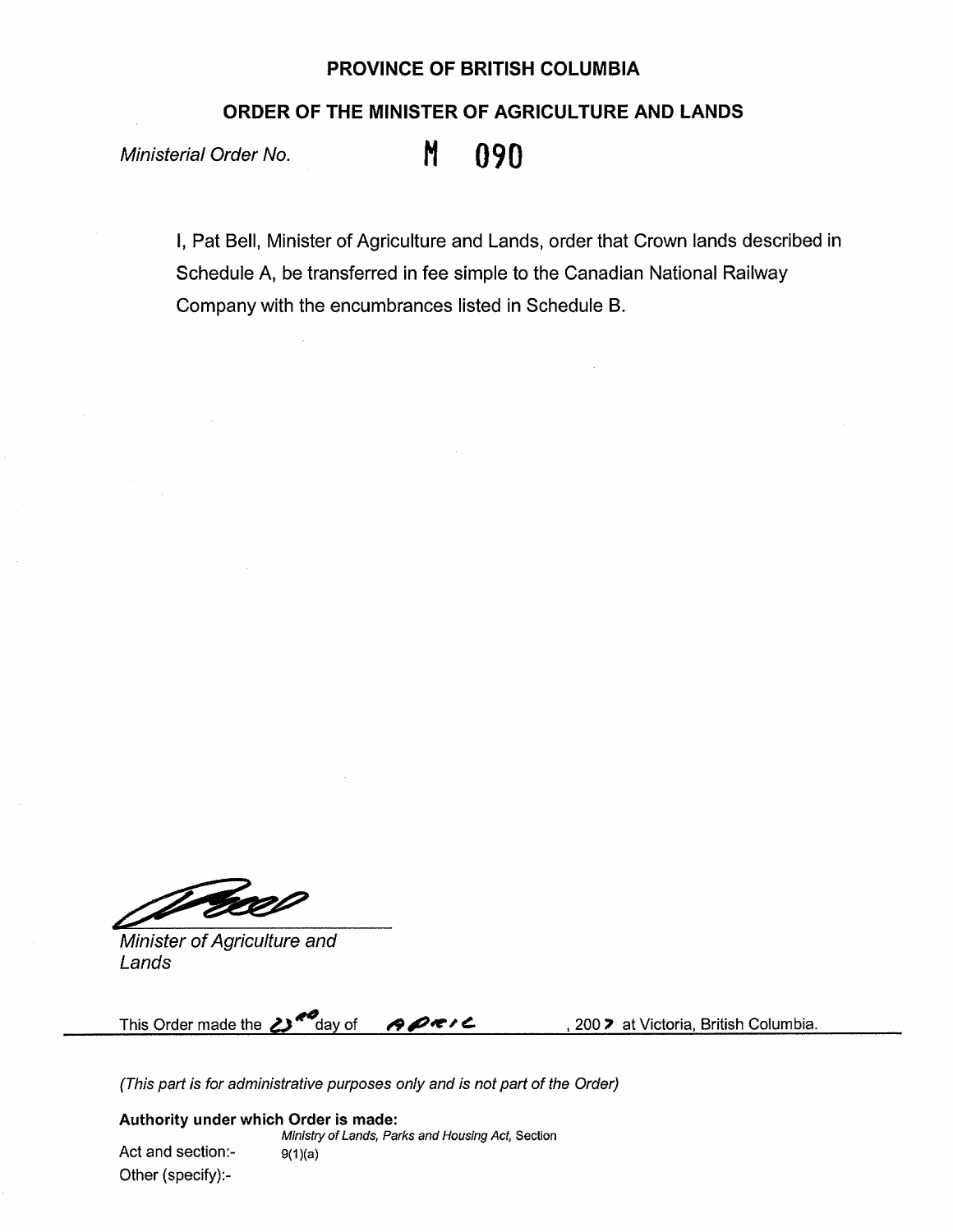## **SCHEDULE "A"**

That part of the following described land shown outlined by bold line on the sketch attached to this schedule except for those parts of the land that consist of highways (as defined in the Highway Act) but including land below the natural boundary (as defined in the Land Act) of a body of water:

Block A, District Lot 8035, Group 1, New Westminster District

Block B, District Lot 8035, Group 1, New Westminster District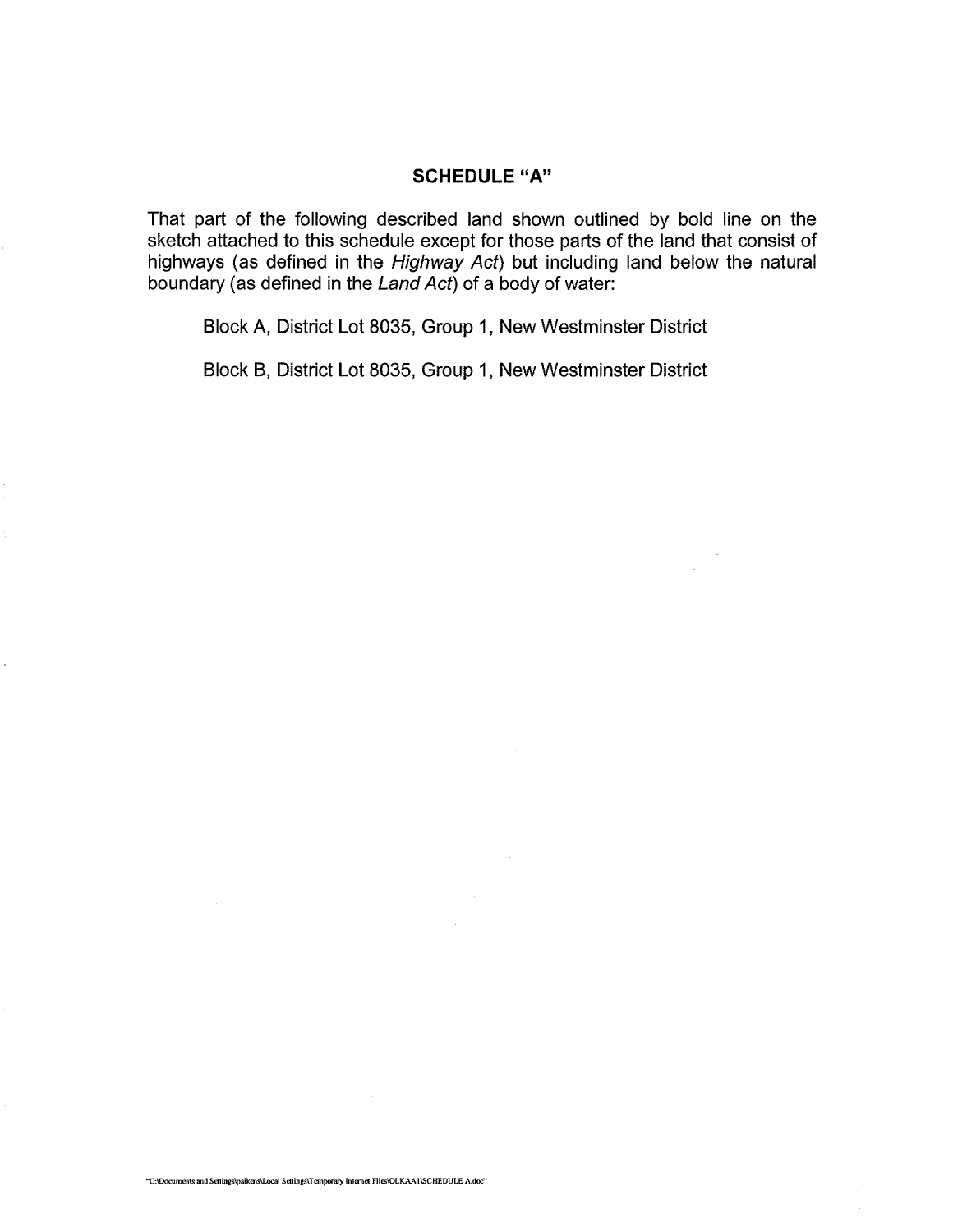

1948 **Sec** 

 $\overline{5}$